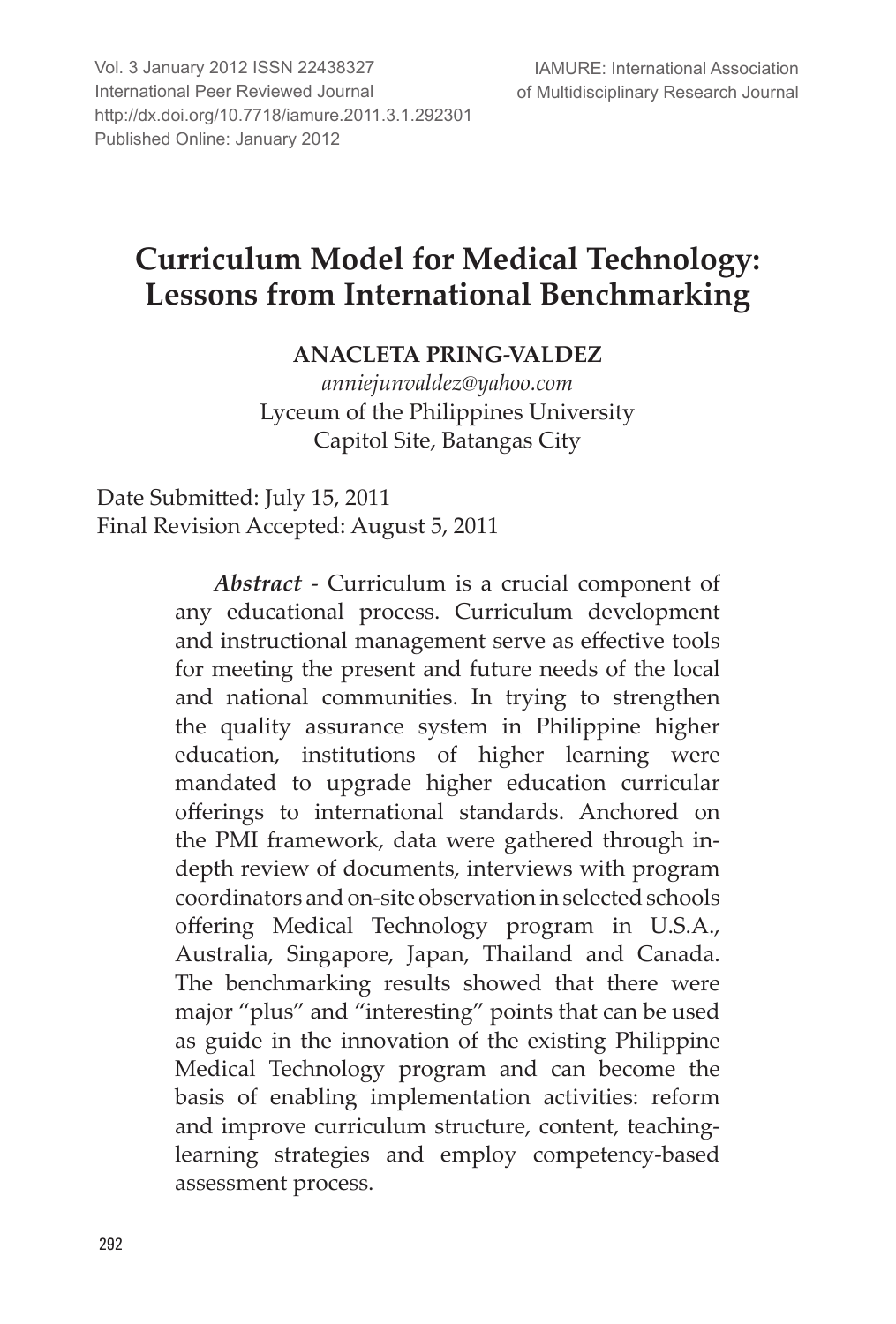*Keywords* - curricular reform, international benchmarking, medical technology

## **INTRODUCTION**

Curriculum development and instructional management are at the core of educational process, two dynamic complementary management functions through which the mission of a school is operationalized and concretized. Hence, the need to analyze the past and present world trends as a basis of anticipating future developments from which educational implications could be drawn as cited by Reyes (2000).

In 2006, the Philippine Commission on Higher Education mandated tertiary schools offering Medical Technology program to implement the new CHED Memorandum (CMO) No. 14 known as "Harmonized Policies, Standards and Guidelines on Medical Technology Education". The CMO embodied the revised curricular offering for the profession. This was a shift from the CHED Memorandum Order No. 27 series of 1998, "Curriculum for the Common-Two Year Associate in Health Science Education" leading to Bachelor of Science in Medical Technology .

However, enrolment in the program drastically decreased due to the tremendous increase of enrollees in the Nursing program in 2007. In the light of the decreasing enrolment, the Commission identified the Medical Technology program to be included in the list of six programs to be benchmarked under CHED Special Order No. 19 series of 2007 known as "Benchmarking of the Curriculum on Priority Areas". This is a part of the Higher Education Development Project Activities on improving the quality assurance system of higher education curricula by upgrading to international standards. It is hoped that the curriculum benchmarking and revision will establish a coherent, precise and measurable curriculum at each year level with organization and expectations that are consistent from level to level and across the course areas and to set rigorous standards for all students. This is also to make sure that the curriculum is competency-based and is aligned with that of the local and international assessment measures.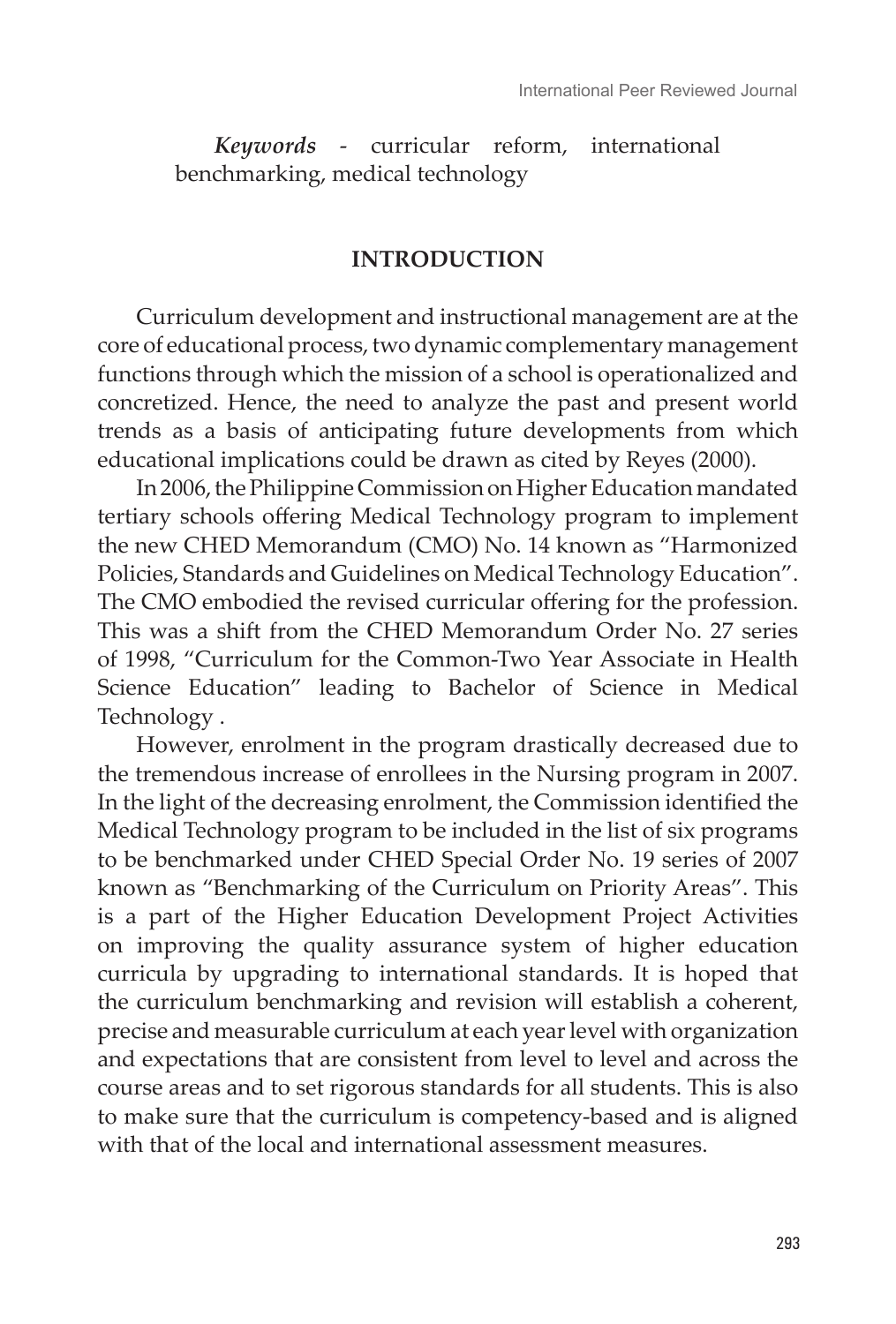# **FRAMEWORK**

The field of curriculum studies is cluttered by an array of dissimilar definitions of the term curriculum. In empirical studies, definitions of curriculum run the gamut from those that would have the term signify everything that takes place in a classroom to others that restrict its meaning to only the topics that are defined as instructional requirements in the official policy of an educational system. There are also those that limit the definition of curriculum to only those topics actually taught by teachers.

McKnight (2000) proposed a model that subdivides the curriculum into three components: the intended, the implemented, and the attained. The intended curriculum is what educational institutions expect to be taught or hold as learning goals in the educational system while implemented curriculum refers to the instructional implementation of the intended curriculum which is therefore embodied in classroom instruction On the other hand, attained curriculum refer to the skills, knowledge, and dispositions referred to as competencies that students effectively acquire as a result of their schooling.

Gailan (2000) and Valverde (2000) added that the movement toward the development of educational standards in many educational systems reflects this emphasis on the quality of the content of the intended curriculum, as policymakers and educational leaders have favored the development of official curricula and a variety of implementation tools in order to ensure the delivery and attainment of socially significant disciplinary content. Most new curricula stipulate the acquisition of higher-order knowledge by all students, and such prescription tends to be informed by the type and amount of knowledge that is perceived to be critical for students to function effectively in society and in the economy.

As mentioned by Schmidt (2001), a considerable body of work has been contributed to support the use of educational policy programs focused on the quality of the content of schooling in what has been termed content-driven systemic reform. It is stated that ambitious curriculum intentions must be formulated and subsequently appropriate mechanisms must be designed to implement these curricula so that students have the opportunity to attain high levels of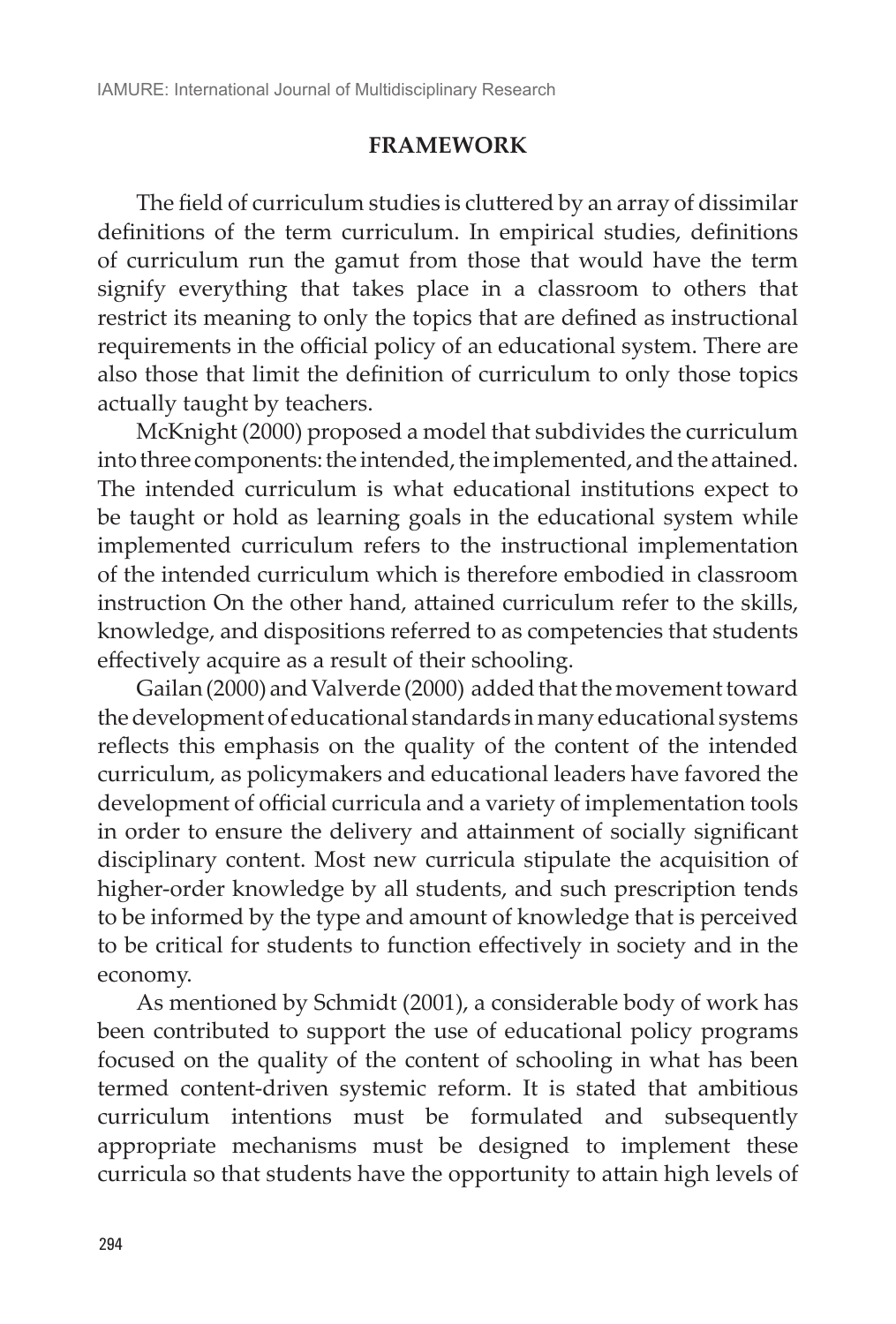achievement. Content-driven reform holds that a core specification of curriculum goals provides the basis for setting up a policy structure designed to enhance the achievement of students. Thus, the intended curriculum is intended to directly influence teacher training and certification, school course offerings, instructional resources, and systems of accountability.

With the emergence and growth of the global economy, policymakers and educators have turned to international comparisons to assess how well national systems of education are performing. These comparisons shed light on a host of policy issues, from access to education and equity of resources to the quality of school outputs. They provide policymakers with benchmarks to assess their systems' performance, and to identify potential strategies to improve student achievement and system outputs as mentioned by Grayson (2000) and James and Clark (2007).

The new world of work requires the use of holistic, integrated skills and competencies rather than discrete competencies and isolated skill sets. The emphasis is on the ability to solve problems that require drawing on all competencies and applying them in ever changing contexts. Competency- or performance-based curriculum informed by industry skill standards improves the correspondence between workplace requirements and educational preparation.

According to Harris et al as mentioned in the studies of James and Clark, competency-based education is structured around competent performance by learners, where competence is defined in terms of achievement to the level of industry standards. The quality of education is more easily measured because the criteria for achievement are more precisely defined. Since the levels of performance are described by the standards, consistency of expected performance between programs and schools is more easily achieved. Thomas (2006) added that realistic applications increase motivation and enhance learning acquisition. Learners experience skills as related and applicable to many contexts resulting in a more explicit focus on foundation or employability. Transfer of learning is higher when the competency-based program provides for realistic learning experiences based on solving real problems.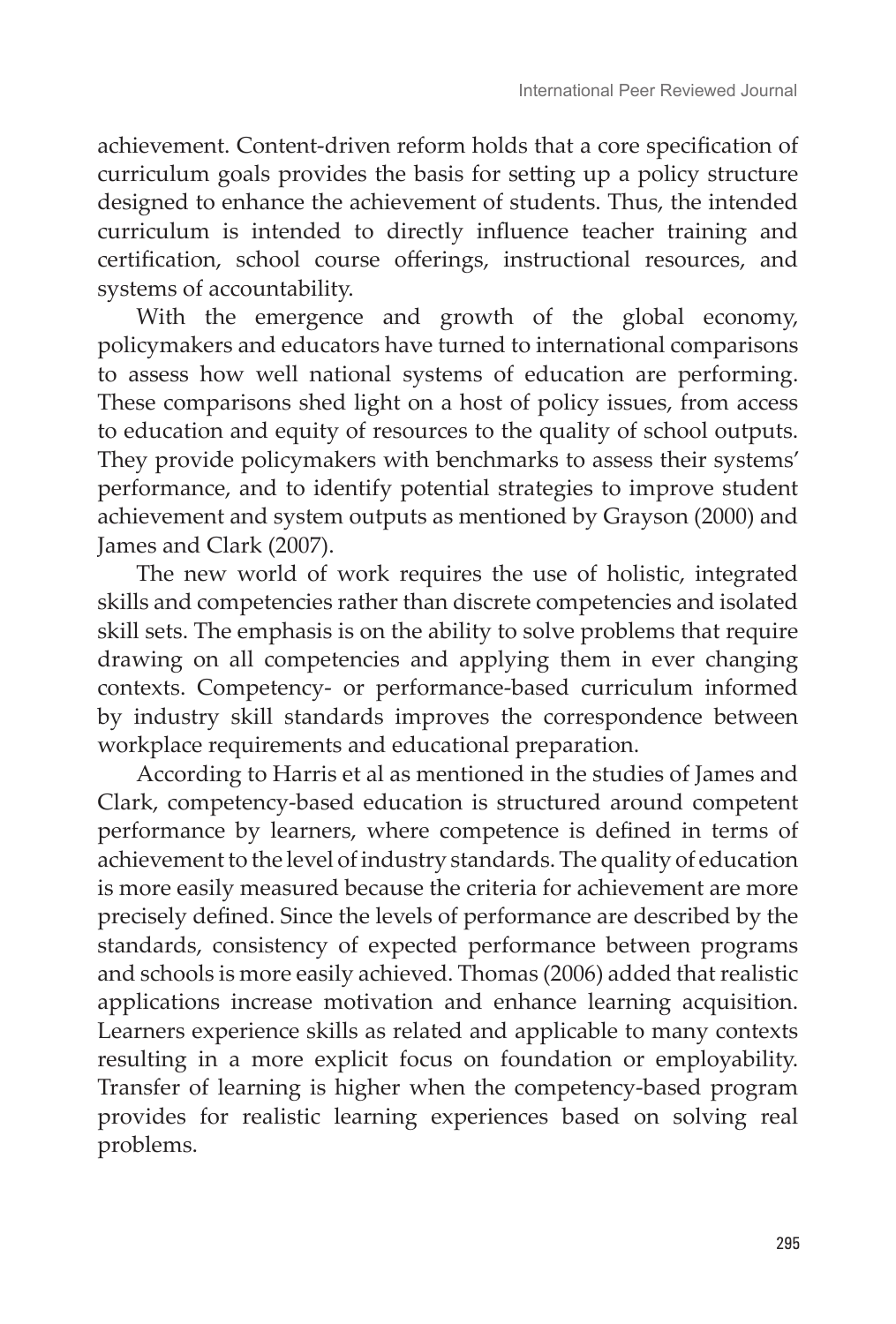#### **RESULTS AND DISCUSSION**

The "plus" and "interesting" points gathered from the study showed the following: (1) The ladder concept in curriculum planning is implemented where the first two years lead to a certificate or diploma program where graduates can work as laboratory technicians, histotechnicians or as phlebotomists. The baccalaureate program is a two-year continuation of the certificate program leading to Bachelor of Science degree as a medical laboratory scientist; (2) The general education subjects have lesser units because majority of these courses were already taken in the 12-year basic education program; (3) The clinical practicum of senior students requires shorter number of hours in affiliating hospitals because review courses are integrated in the program; (4) The terminal competencies expected upon entry into the practice of the profession are identified and presented in detailed key areas of responsibility patterned after the standard competencies set by the accrediting and certifying agencies like the Board of Registry of the American Society of Clinical Pathologists (ASCP) and the National Accrediting Agency for Clinical Laboratory Science (NAACLS). Each key area of responsibility has its own indicators on which competencybased assessment tools can be formulated and be used for evaluation of curriculum and instruction; and, (5) Graduates are able to take National Certification Examinations (NCA) offered through the ASCP, the National Credentialing Agencies like AMT, NAACLS in USA and Thailand and Australian Institute of Medical Laboratory Scientists (AIMLS) in Australia and other equivalent certification agencies upon completion of either degree. Associate of Applied Sciences graduates are eligible to certify as medical or clinical laboratory technicians, phlebotomists and BS graduates are eligible to certify as Medical/Clinical Laboratory Scientists. Certifying examinations are made available several times each year. The ASCP examination is computerized and consists of approximately 100 questions. The NCA examination is written and consists of approximately 200 questions; and, (6) Postgraduate programs in both masters and doctorate degrees with specialty tracks are offered in almost all schools offering the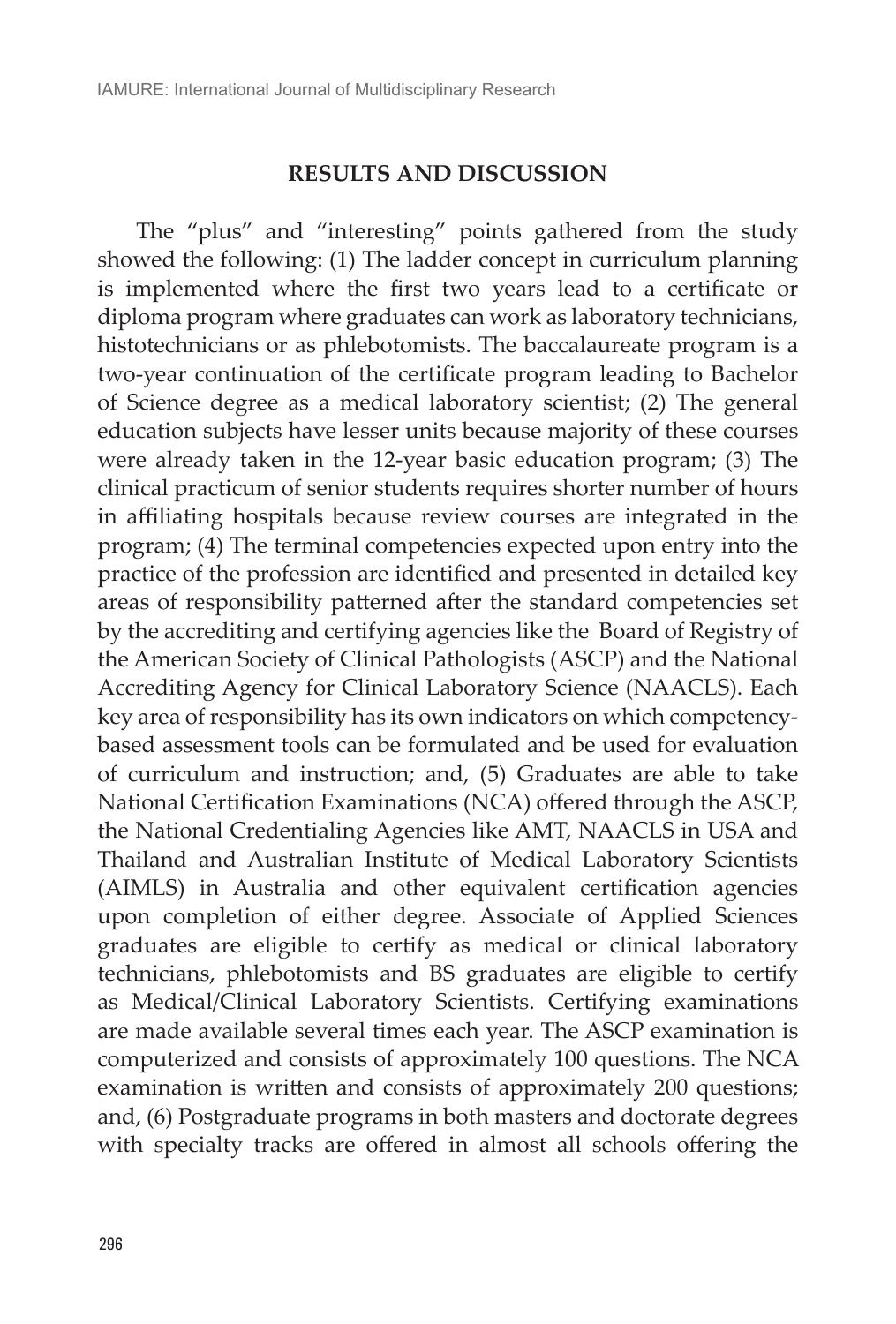program.

On the other hand, the Medical Technology program in the Philippine tertiary education has the following features: (1) A straight four-year program of Bachelor of Science in Medical Technology. This means that there are no certificate nor diploma programs in the first two years; (2) There is congestion of semestral units due to general education courses that need to be taken by students in the tertiary level because the basic education is offered in ten years only; (3) The clinical practicum takes one year with more than 1000 contact hours in the hospital clinical laboratory while review courses are not incorporated in the training program; (4) Terminal competencies are not clearly identified as they are presented in general sentences in the policies, standards and guidelines for Medical Technology program; (5) After completion of the straight four-year bachelor degree program the graduate may apply for the licensure examinations given by the Professional Regulation Commission (PRC) conducted twice a year during the months of March and September. Two days are allotted for the licensure examinations. There are six professional board subjects, three subjects each day where an hour is allotted for each subject. Each board subject will cover 100 questions with a total of 600 questions in two days; and, (6) Only the masters program is offered by only two schools all over the country.

Programs utilizing the ladder concept give the students the chance to finish a particular program in a short span of time and be able to land jobs in the clinical laboratories if and when they will no longer be able to proceed to the degree program

General education courses in the basic and secondary education with special emphasis on English, Mathematics especially Sciences is very essential in the development of strong foundation prior to entry to tertiary education and thus need not be repeated in the tertiary level.

The defined terminal and entry level competencies allow better assessment of what is expected of the student at the end of the of each year level thus critical thinking, problem solving and the ability to use and combine knowledge and skills are developed to address new challenges.

The integration of technical content and foundation skills brings more related emphasis to the foundation skills and puts technical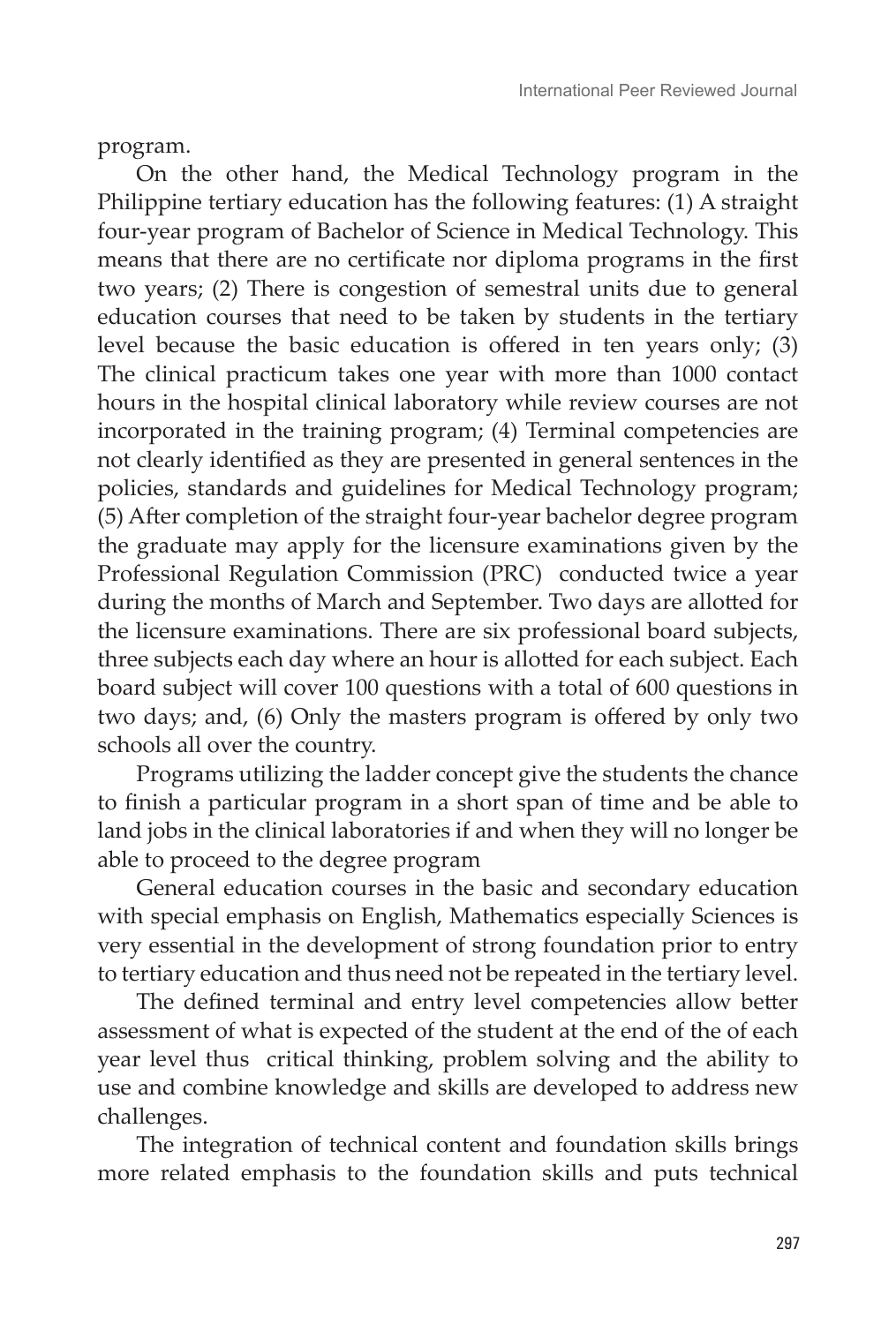content in the context of solving work- related problems.

Clinical practicum with review courses play vital role in the development of knowledge, skills and attitude necessary in proficiency examinations as well as in the practice of the profession.

Proficiency examinations based on the identified competencies expected of medical technologists and conducted by accrediting societies or professional associations is a healthy practice of assessing the quality of education delivered in different institutions offering the program.

#### **CONTRIBUTION TO KNOWLEDGE**

This study reviewed the different curricular offerings of Medical Technology education from the different foreign schools offering the program and are licensed by the different accrediting societies like the Board of Registry of the ASCP , the NAACLS in the United States, the AIMLS, and the ASEAN Association of Medical Laboratory Scientists. That being so, the lessons and best practices learned guided the Philippine Commission on Higher Education through the Technical Panel for Medical Technology Education under the Office of Programs and Standards in the restructuring of a benchmarked curriculum for Medical Technology education so that graduates will be prepared to face global challenges in the field of Medical Technology profession. In so doing, it is hoped that equivalency programs can be devised to facilitate opportunities for Filipino medical technologists to play equal role in the global market.

## **CONCLUSION**

From the best practices gathered from the selected schools offering Medical Technology program in USA, Australia, Canada, Japan, Singapore and Thailand the following lessons were learned and thereby recommended:

1) A competency-based Medical Technology curriculum using the ladder concept may be prepared such that the first two years lead to an Associate of Applied Sciences degree to finish as phlebotomist, histotechnician or as medical or clinical laboratory technician. The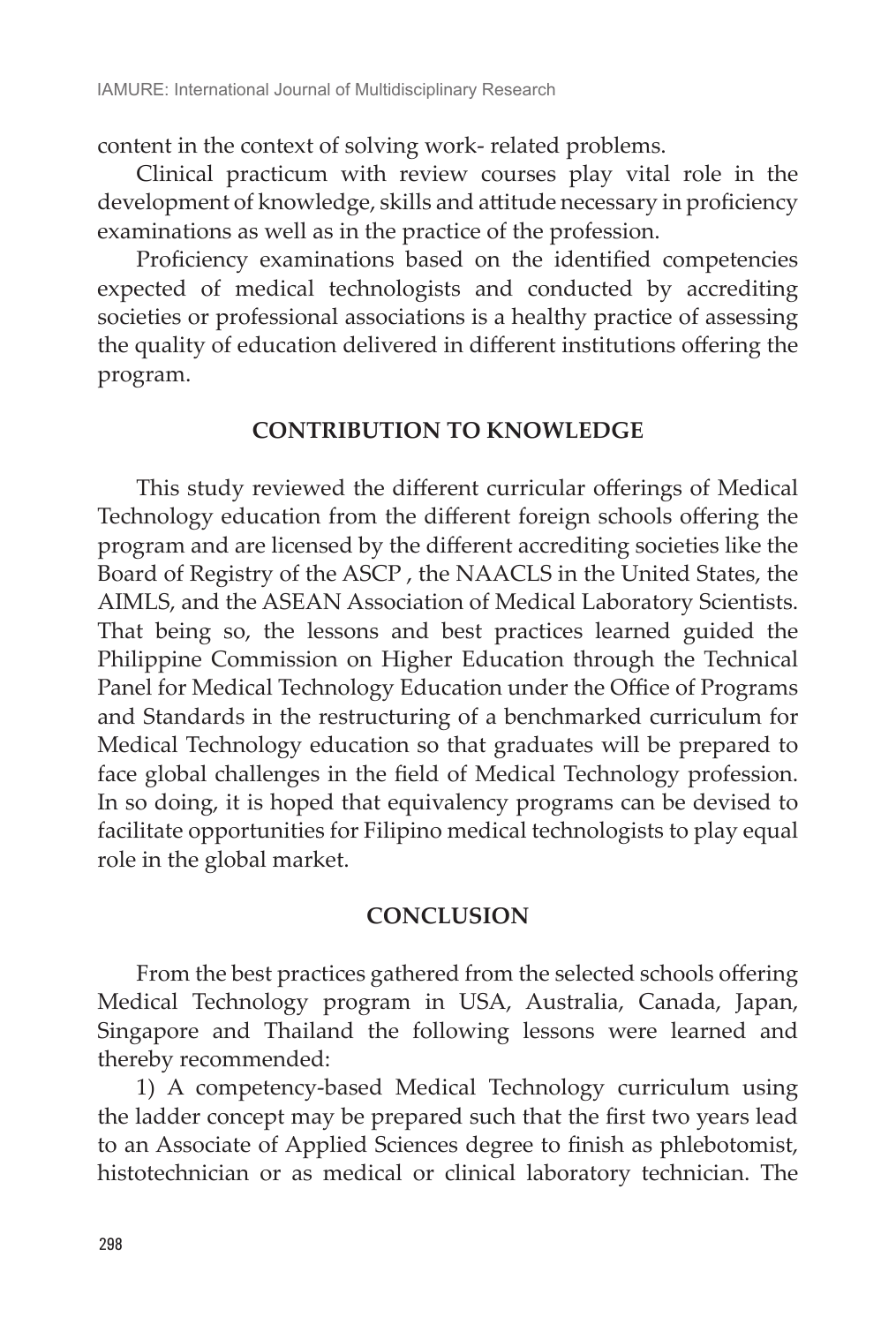baccalaureate program is a two-year continuation of the associate program and leads to a Bachelor of Science degree as a medical laboratory scientist;

2) Enrichment experiences or practicum for both the associate and degree programs must be performed at off-campus clinical laboratory facilities and allow students to polish their skills in an actual clinical laboratory setting;

 3) The entry-level or functional competencies from the ASCP/ AMT may probably be adapted since these are standard competencies expected of graduates to become globally competitive in the practice of their profession;

4) Clinical laboratory internship or practicum performance evaluation tools should be formulated based on the expected entrylevel competencies in both the associate and baccalaureate programs;

5) Proficiency examinations or certification for the associate programs may be conducted by the professional associations like the Philippine Association of Medical Technologists (PAMET) in full cooperation with the Philippine Association of Schools of Medical Technology (PASMETH); and,

5) Postgraduate programs offering specializations in the field of Clinical Chemistry, Clinical Microbiology, Clinical Hematology, Clinical Immunology, Immunohematology, Laboratory Management and Laboratory Information System may find a place later on in order for the graduates to be able to gain competencies and skills in a specific field and to become capable of applying new knowledge in solving problems which will enable them to function as efficient and competent laboratory managers and counselors.

## **LITERATURE CITED**

Gailan, T.

2000 Competency-Based Curriculum Learning Resources Unit. National Teachers Training Center for Health Professions, University of the Philippines Press

Grayson, J.C. Jr.

2000 Benchmarking: What It Is, How It Works, and Why Educators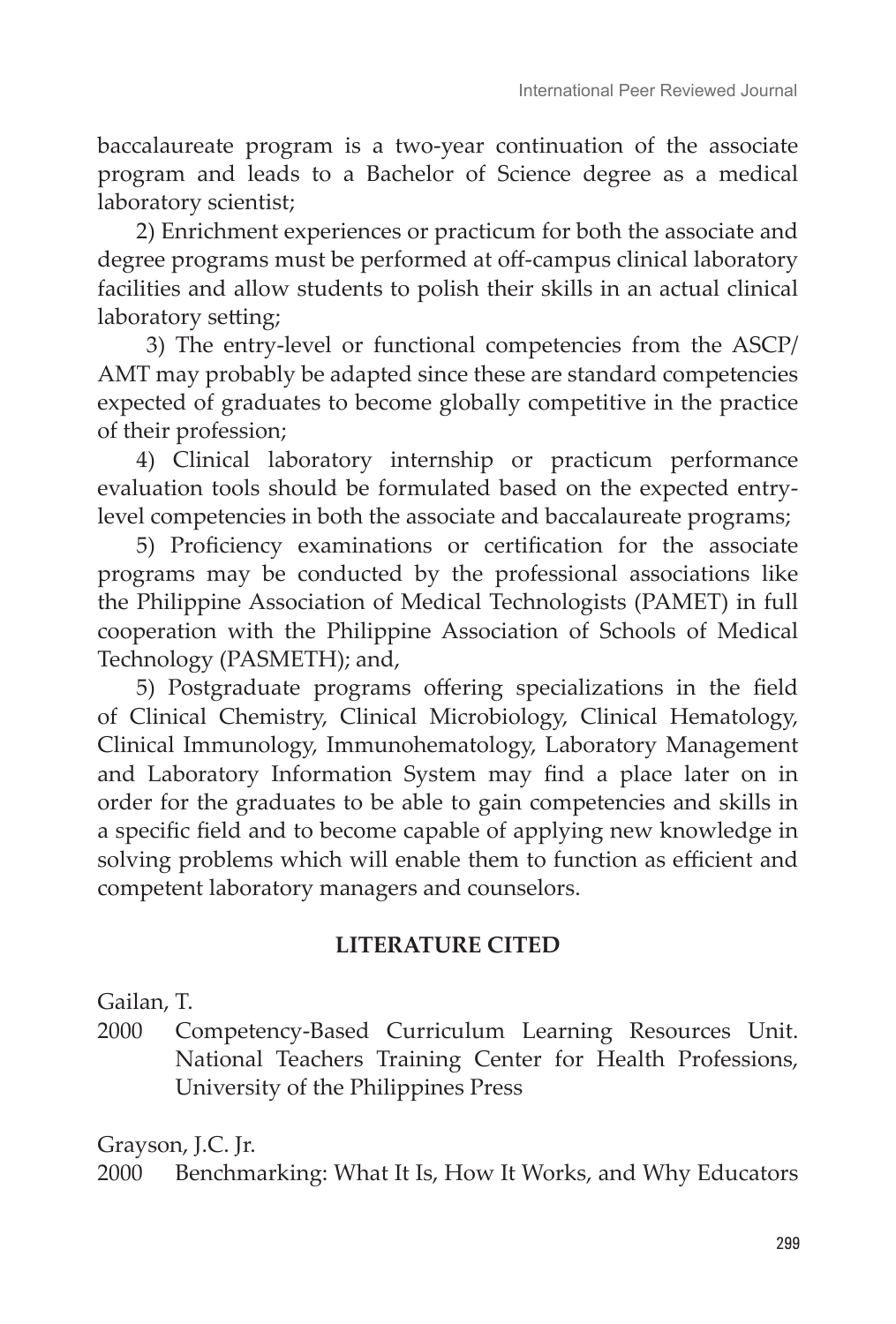Desperately Need It". Journal on Education Week. Vol. 26, Issue 21, pp 33,44.

- James, Veronica and Clark, Jill
- 2007 Benchmarking Research development in Nursing: Curran's Competitive Advantage as a Framework for Excellence". Journal of Research in Nursing; 12:269 DOI 10.1177/1744987107077527. SAGE publications
- Mcknight, Curtis C.
- 2000 Model for the Second International Mathematics Study." SIMS Bulletin 4:6–39.
- Philippine Commission on Higher Education (CHED) Memorandum Order No. 14 series of 2006.
- 2006. May 21. Access Date. www.ched.gov.ph
- Philippine Commission on Higher Education (CHED) Memorandum Order No. 37 series of 2006.
- 2006 May 21. Access Date. www.ched.gov.ph
- Philippine Commission on Higher Education (CHED) Special Order No. 19 series of 2007
- 2007. October 05. Access Date. www.ched.gov.ph

Philippine Commission on Higher Education

2006 June 21. Access Date. Benchmarking of the Curriculum on Priority Areas".www.ched.gov.ph/projects

#### Reyes, F.

2000 Curriculum: A Guidebook for Educators and School Managers. DeLa Salle University Press.

#### Schmidt, William H. et al

2001 Why Schools Matter: A Cross-National Comparison of Curriculum and Learning. San Francisco: Jossey-Bass.